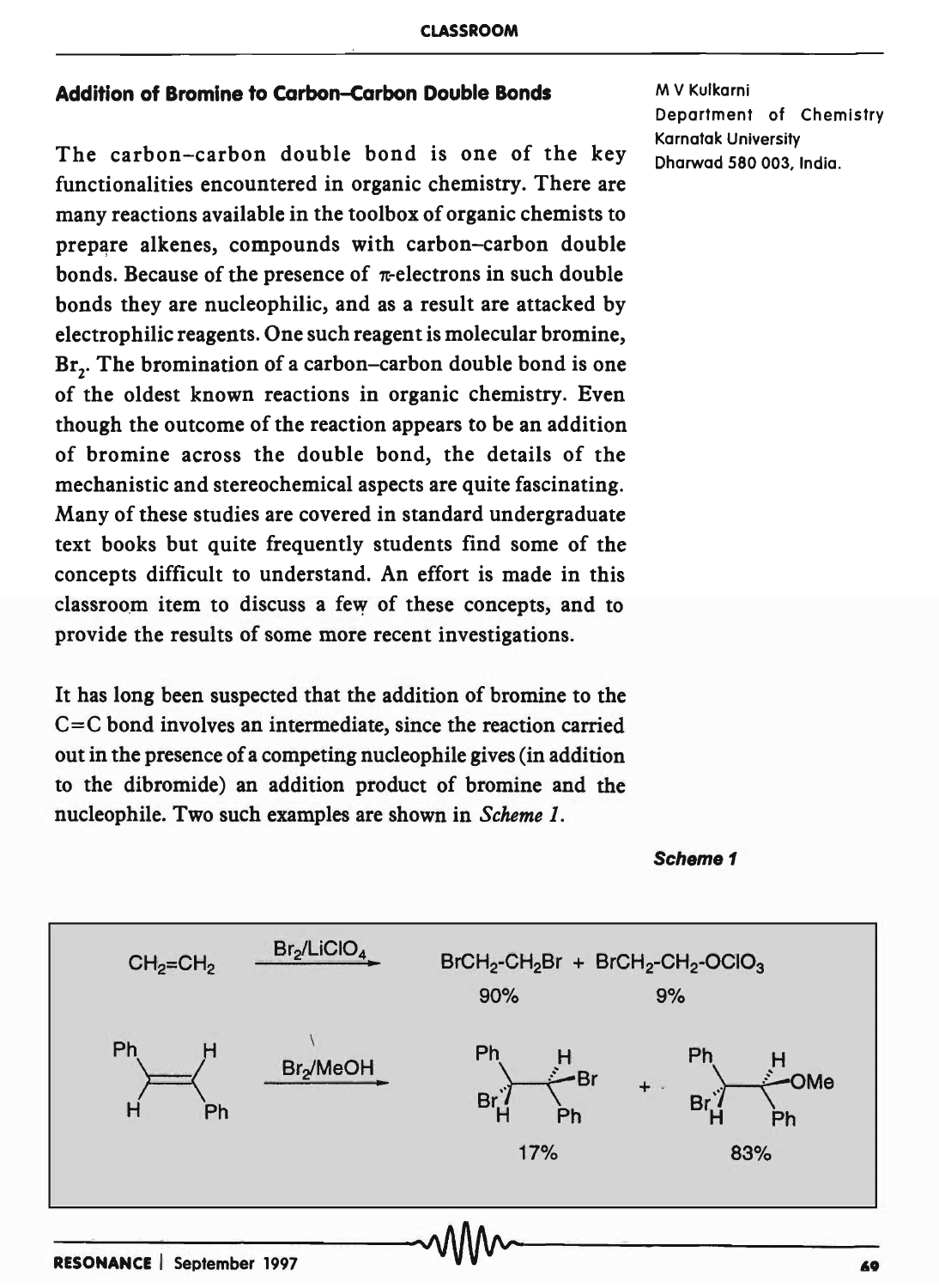## Box 2

When two stereogenic (chiral) centers are present in a molecule, a total of four stereoisomers are possible in the form of two enantiomeric pairs. However, when the two centers are identical, there is only one enantiomeric . pair (d/ pair) and a *meso* compound. The *meso* compound may be thought of as a molecule having two identical chiral centers of opposite configuration, with the result that it is optically inactive. A meso compound in the Fischer projection will have a plane of symmetry. In its more stable anti conformation, however, a meso compound will show a center of symmetry.

The stereochemical outcome of the bromination has also been studied in great detail. It was discovered that the overall addition of bromine is *anti.* In other words, the two bromine atoms appear to add from opposite faces of the double bond. This makes no difference if the alkene is ethylene, but if we take *cis* or *trans* 2 butenes as the substrates, *anti* addition to *trans* 2-butene would give the meso product (i.e., non-resolvable dibromide), whereas the *cis* isomer will produce the racemic mixture (i.e. resolvable dibromides).

These facts are consistent with the following mechanism, in which a bromonium ion is postulated as the intermediate.

#### Box 1

In general, if the alkene is symmetrical, trans addition of a reagent to a *trans* alkene, or cisaddition to a *cis* alkene will produce *meso* products. The other two combinations would yield the racemic varieties. For unsymmetrical alkenes the nomenclature changes from *mesol*  racemic to erythro/threo.

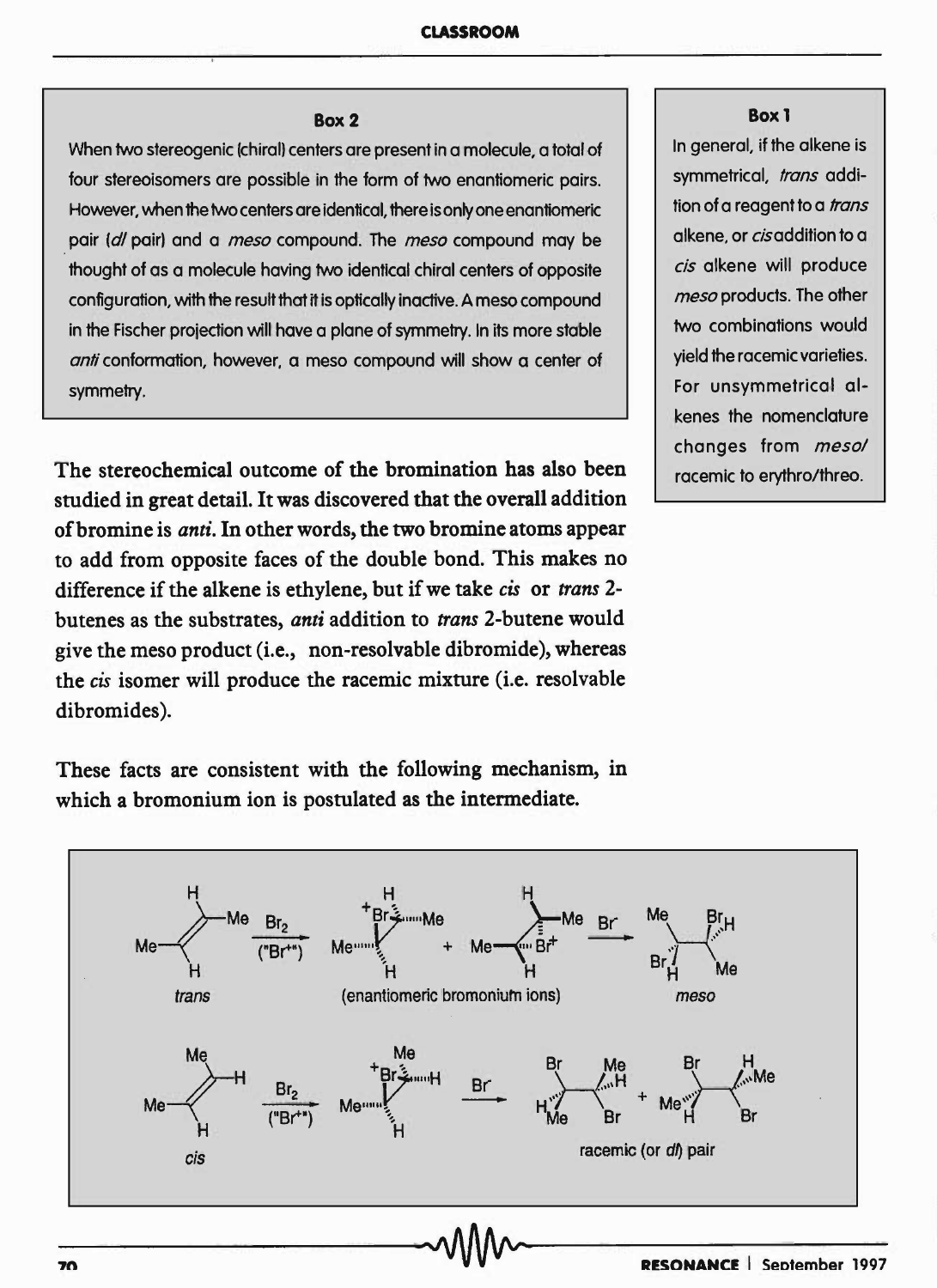How does one prove the existence of the bromonium ion? There are, in general, two strategies for increasing the lifetime of a reactive species. One is to generate it at a low temperature in a medium which is highly non-nucleophilic. The other, which has also been described earlier in *Resonance.* Vol. 1. No. 7.p.62, July 1996 (tetra-t-butyltetrahedrane), is to surround the reactive functionality with bulky groups, so that the approach of the reagent is sterically difficult. Interestingly, both approaches have yielded positive results for the bromonium ion.

G A Olah has studied the proton nuclear magnetic resonance spectrum of a species generated upon the addition of bromine to tetramethylethylene. The spectrum at  $-60^{\circ}$ C showed a single line at 2.8 ppm, which is consistent with tetramethylethylene bromonium ion.

The other strategy involved the addition of bromine to a highly hindered alkene, adamantanylidene adamantane, shown here. Wynberg and coworkers brominated this alkene many years ago in CCl, to yield a yellow solid which was characterized to contain four bromine atoms, and was believed to be the bromonium ion tribromide. Upon attempted crystallization it gave off molecular bromine which was confirmed by its addition to cyclohexene. Brown and others finally succeeded in getting the  $X$ -ray crystal structure of this compound, which is shown below. There is no doubt from the crystal structure that it is indeed a cyclic bromonium ion!